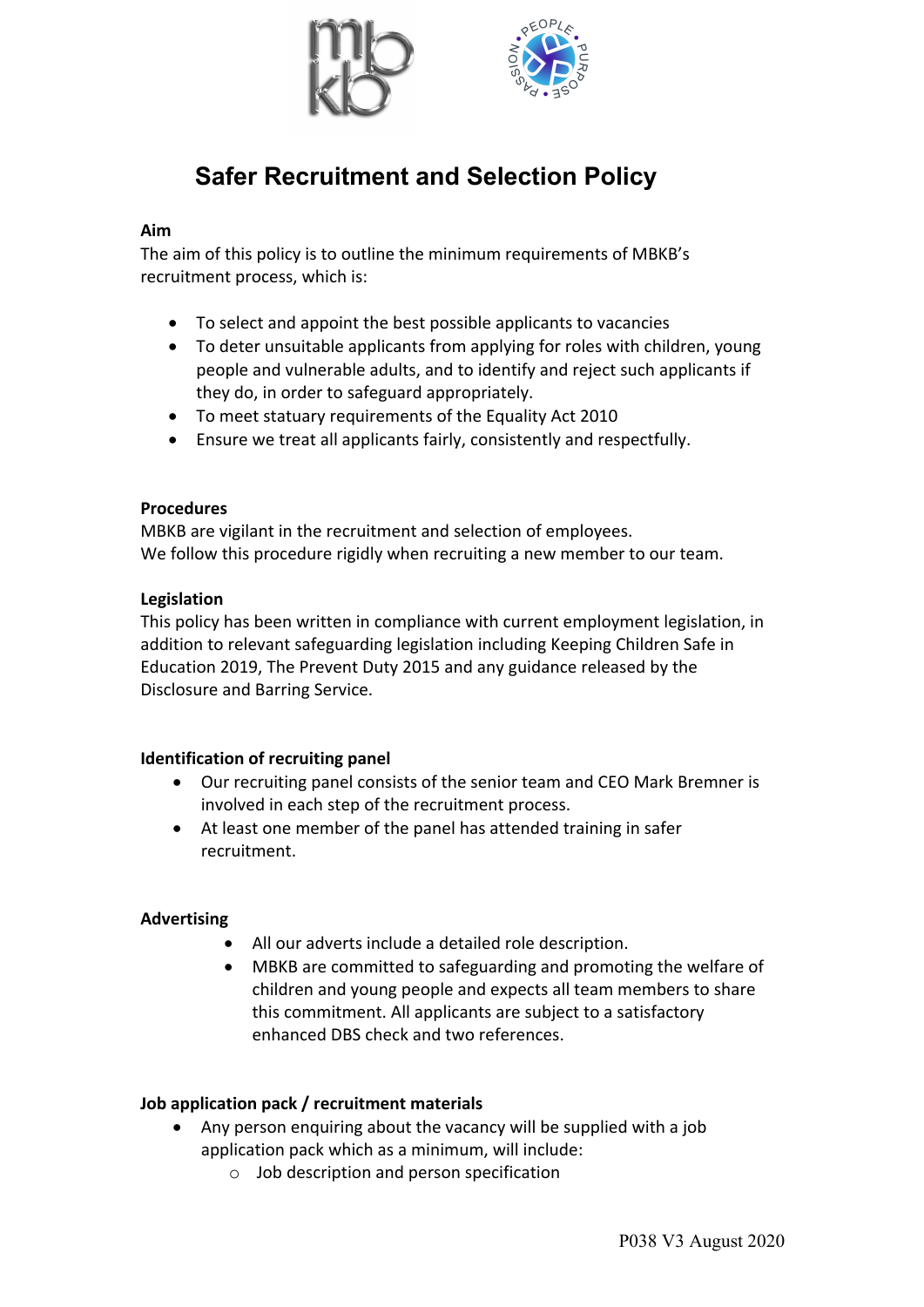- o MBKB Application form
- All applicants must complete, in full the application form; A CV alone will not be accepted.

## **Short-listing**

- We shortlist all applicants against the person specification for the post.
- We ensure all applicants receive correspondence regardless of whether they are successful in reaching the interview stage or not.
- We welcome applications from all sections of the community. Applicants will be considered on the basis of their suitability for the post, regardless of their marital status, age, gender, culture, religious belief, ethnic origin or sexual orientation or any other protected characteristic.

## **Interview stage**

- MBKB have a 4 stage interview process:
	- 1) Interview 1 with Mark Bremner
	- 2) Interview 2 with senior team
	- 3) A presentation to be delivered (topic to be based around the applicant's desired role)
	- *Note – Occasionally steps 2 and 3 may be reversed.*
	- 4) Work shadowing
- At the interview, each candidate will be required to prove their identity against photo ID (for example a passport, birth certificate or driving licence) and also produce documents to prove they are eligible to work in the UK.
- At the interview, candidates will be questioned using the same set criteria and same questions. The questions will be formulated from the criteria listed in the person specification and the role.
- Applicants will always be required
	- $\triangleright$  to explain satisfactorily any gaps in employment
	- $\triangleright$  to explain satisfactorily any anomalies or discrepancies in the information available
	- $\triangleright$  to declare any information that is likely to appear on a DBS disclosure
- The most suitable person for this position will be selected based on the interview, presentation, work shadowing and their knowledge and understanding of the role and business.
- Each candidate will receive communication from MBKB to inform them if they have been successful or not.

## **Employment checks**

• The successful candidate will be offered the position subject to two satisfactory references and a clear and approved Enhanced Disclosure and Barring Service check.